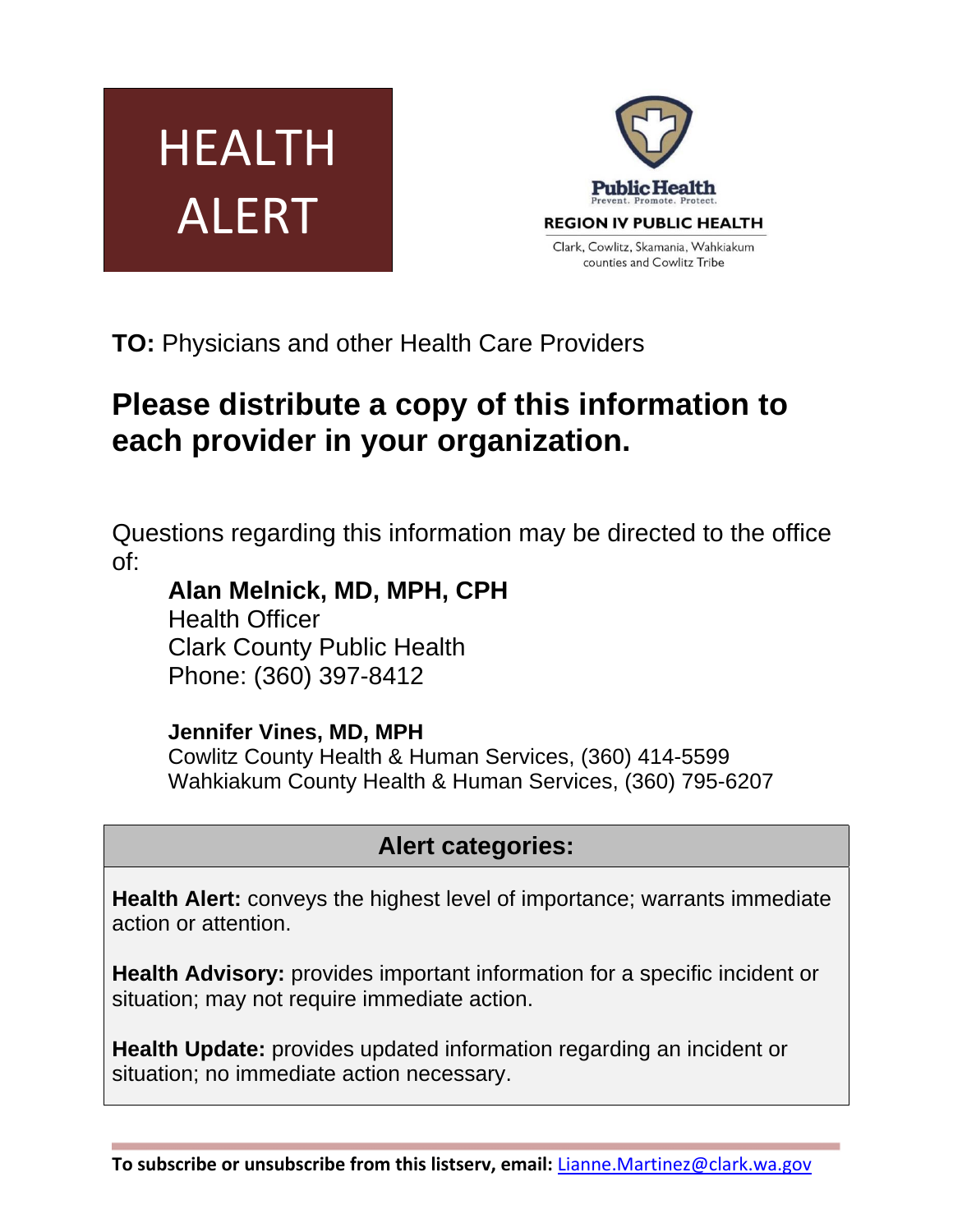## **HEALTH ALERT** *January 10, 2017*

**Influenza update – recommendations for providers in response to statewide surge in influenza cases.**



#### *Summary*

This year's influenza activity in Washington State is geographically widespread and continues to increase, reaching epidemic levels according to the Department of Health. Similarly, the number of influenza cases in Clark County has been steadily increasing since early November.

As a result, Clark County has received several reports of influenza outbreaks in long-term care settings. As part of outbreak control measures, providers may receive requests for antiviral chemoprophylaxis or treatment for residents (and



possibly staff) of long-term care facilities, and should be aware of the recommended dose and duration of each.

Additionally, hospitals along the I-5 corridor are reporting limited to no bed availability and the need to board patients in EDs and other locations. Several emergency departments are also experiencing large volumes of patients and long wait times. In order to prevent unnecessary visits to and overcrowding in our hospital emergency departments, patients are encouraged to seek medical assistance for flu like illness through their primary care provider or an urgency care facility if possible.

#### *RecommendaƟons*

- **Vaccination**: remains the best protection against influenza and is recommended for everyone 6 months of age and older. Healthcare facilities should ensure all healthcare workers are vaccinated against influenza. Unvaccinated individuals are urged to consider vaccinations (https://www.cdc.gov/mmwr/volumes/65/rr/rr6505a1.htm).
- **Antiviral treatment**: Use prompt antiviral drug treatment for influenza infection in high risk patents to minimize complications and need for hospitalization. Clinical benefit is greatest when antiviral treatment is administered early, especially within 48 hours of influenza illness onset. Full Influenza Antiviral Medications: Summary for Clinicians is available at: https://www.cdc.gov/flu/professionals/antivirals/summary-clinicians.htm
- **Chemoprophylaxis during outbreaks in long-term care settings**: recommended for nonill residents of long-term care facilities experiencing an influenza outbreak, regardless of vaccination status. CDC recommends a minimum of 2 weeks of antiviral chemoprophylaxis, continuing for at least 7 days after the last known case is identified. (https://www.cdc.gov/flu/professionals/infectioncontrol/ltc-facility-guidance.htm)